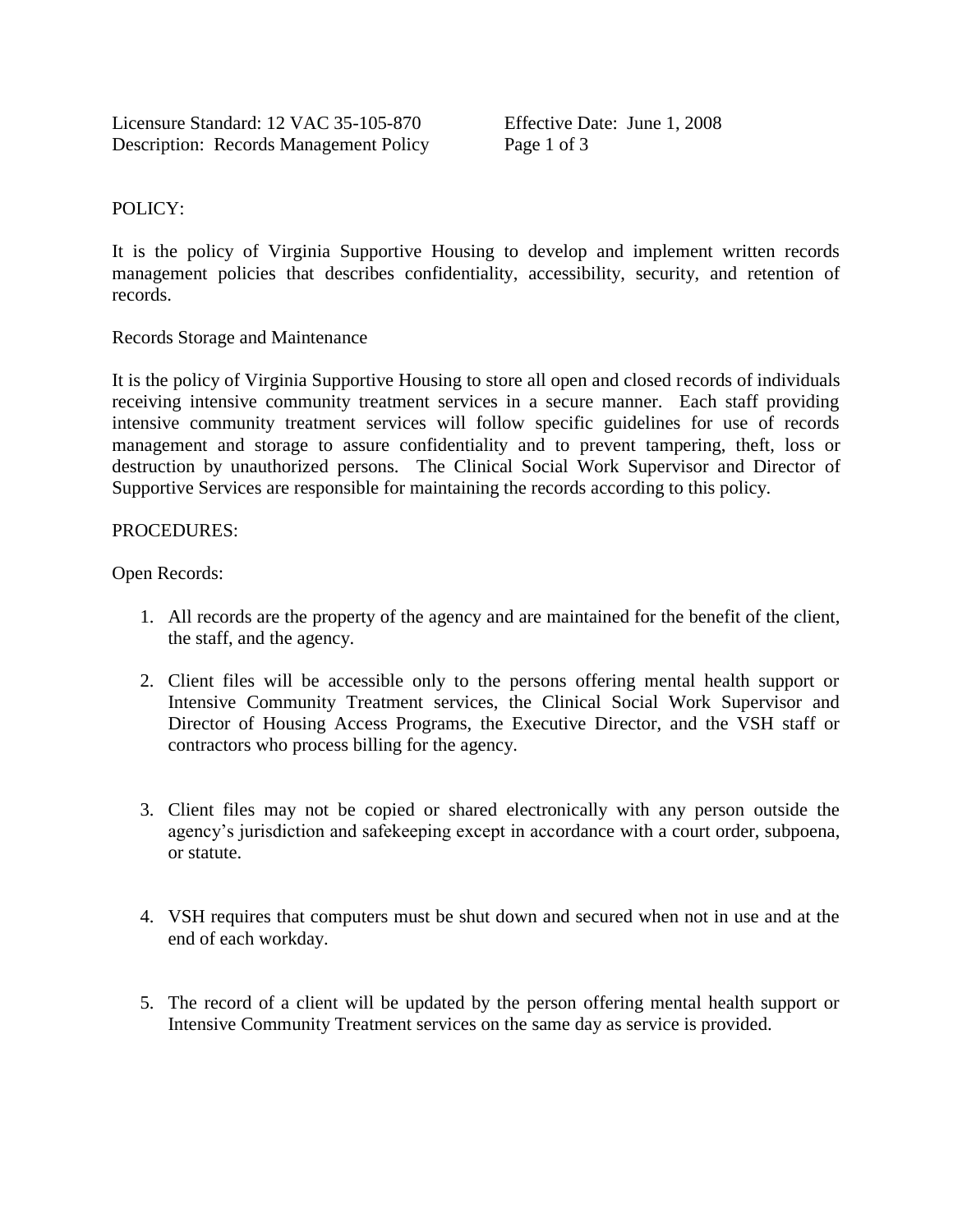Licensure Standard: 12 VAC 35-105-870 Effective Date: June 1, 2008 Description: Records Management Policy Page 2 of 3

- 6. To preserve privacy, records pertaining to employees of the agency or their families, or others defined as special circumstances, will be retained in a separate file in the VSH office.
- 7. Confidentiality statements will be signed by all those who have access to the computer system for other purposes including technical support and vendors.

Retention of Individuals' Closed Service Record

- 1. An individual's service record that is closed shall be kept in storage for ten years after last date of contact.
- 2. Permanent information kept on each individual shall include:
	- a. Individual's name.
	- b. Social security number.
	- c. Date of birth.
	- d. Dated of first contact and of last contact.
	- e. Name and address of legal guardian, if applicable.

In the event that VSH ceases to provide mental health support services or intensive community treatment services, or ceases to operate, client files will be transferred to a professional storage facility.

## POLICY:

It is the policy of Virginia Supportive Housing to maintain confidential personnel files on all employees appropriate to position and job requirements of each employee.

## PROCEDURES:

- 1. All employee personnel files will be kept in a secure locked file cabinet in the office of the Director of Finance at the VSH offices.
- 2. These files are accessible only to the Executive Director, the Director of Finance, Supervisor and the Accounting Specialist on an as needed basis.